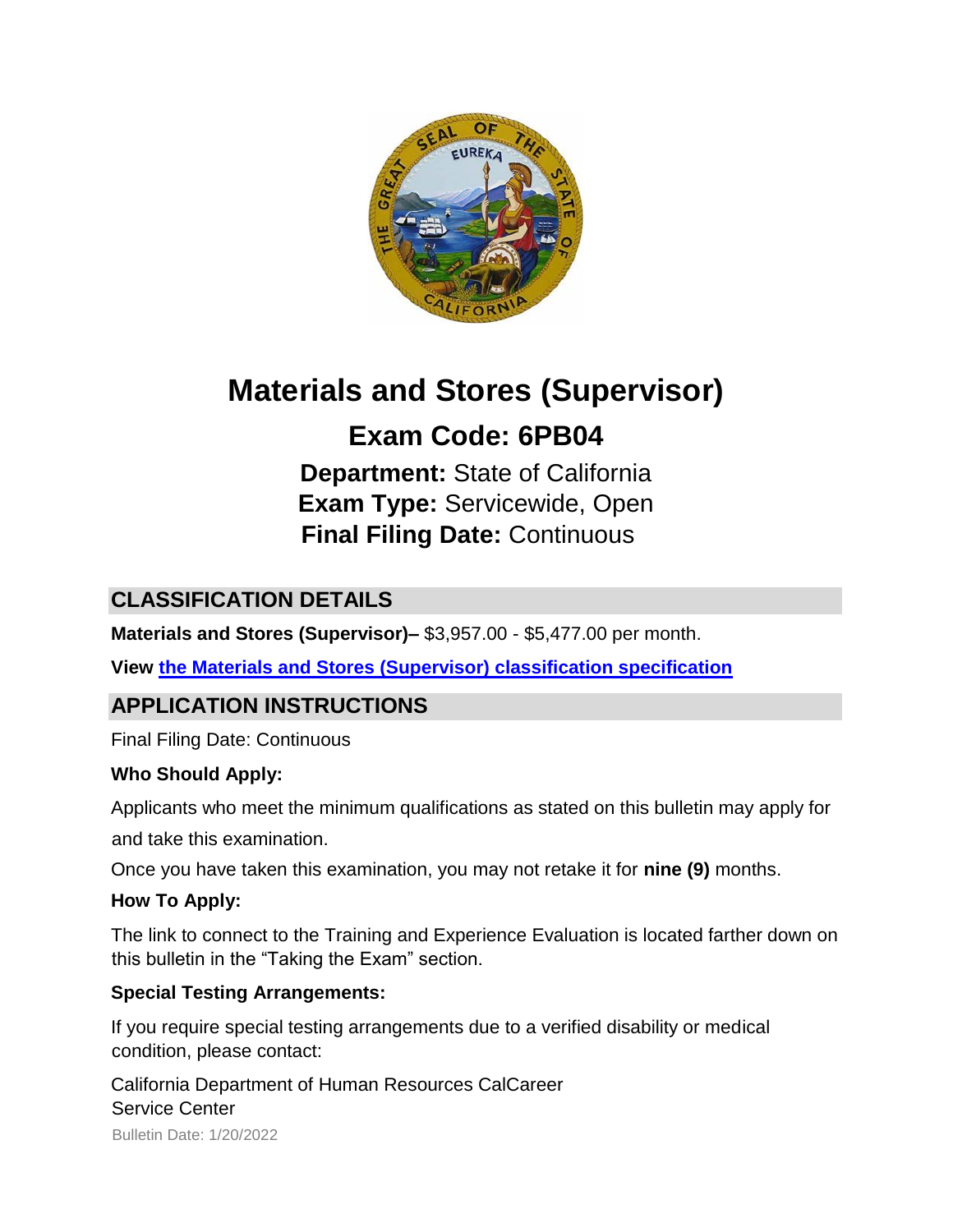1810 16th Street Sacramento, CA 95814

Phone: (866) 844-8671 Email: CalCareer@CalHR.CA.GOV

California Relay Service: 7-1-1 (TTY and voice)

TTY is a Telecommunications Device for the Deaf, and is reachable only from phones equipped with a TTY Device

## **MINIMUM QUALIFICATIONS**

All applicants must meet the education and/or experience requirements as stated on this exam bulletin to be accepted into the examination. Part-time or full-time jobs, regardless of whether paid or volunteer positions, and inside or outside California state service will count toward experience.

#### **Materials and Stores (Supervisor)**

#### **Either 1**

One year of experience [performing the duties equivalent in level to a Materials and](https://jobs.ca.gov/JOBSGEN/6PB04B.PDF) [Stores Specialist in California state service.](https://jobs.ca.gov/JOBSGEN/6PB04B.PDF) 

#### **Or 2**

Three years of experience in a [supply room or warehouse](https://jobs.ca.gov/JOBSGEN/6PB04C.PDF) [i](https://jobs.ca.gov/JOBSGEN/6PB04C.PDF)n work involving the receipt, storage, issuance, and shipping of varied supplies or food commodities. (Experience applied toward this requirement must include at least one year of supply room or warehouse [responsibilities equivalent in level and responsibilities to Materials and](https://jobs.ca.gov/JOBSGEN/6PB04D.PDF) [Stores Specialist.\)](https://jobs.ca.gov/JOBSGEN/6PB04D.PDF)

## **POSITION DESCRIPTION**

#### **Materials and Stores (Supervisor)**

This is the working level supervisor in the series. A Materials and Stores Supervisor may either (1) supervise the receipt, storage, issuance, and shipping of a volume of varied supplies requiring complex storage practices in a large redistribution or pointofuse warehouse or supply room, including supervision over a group of assistants; or (2) in an assigned geographic area, to have charge of a large volume of equipment, stores and supplies for a State agency, and to be responsible for the maintenance of control records on the movement of equipment including supervision over a group of assistants; or (3) assume equivalent.

## **EXAMINATION SCOPE**

This examination consists of the following components: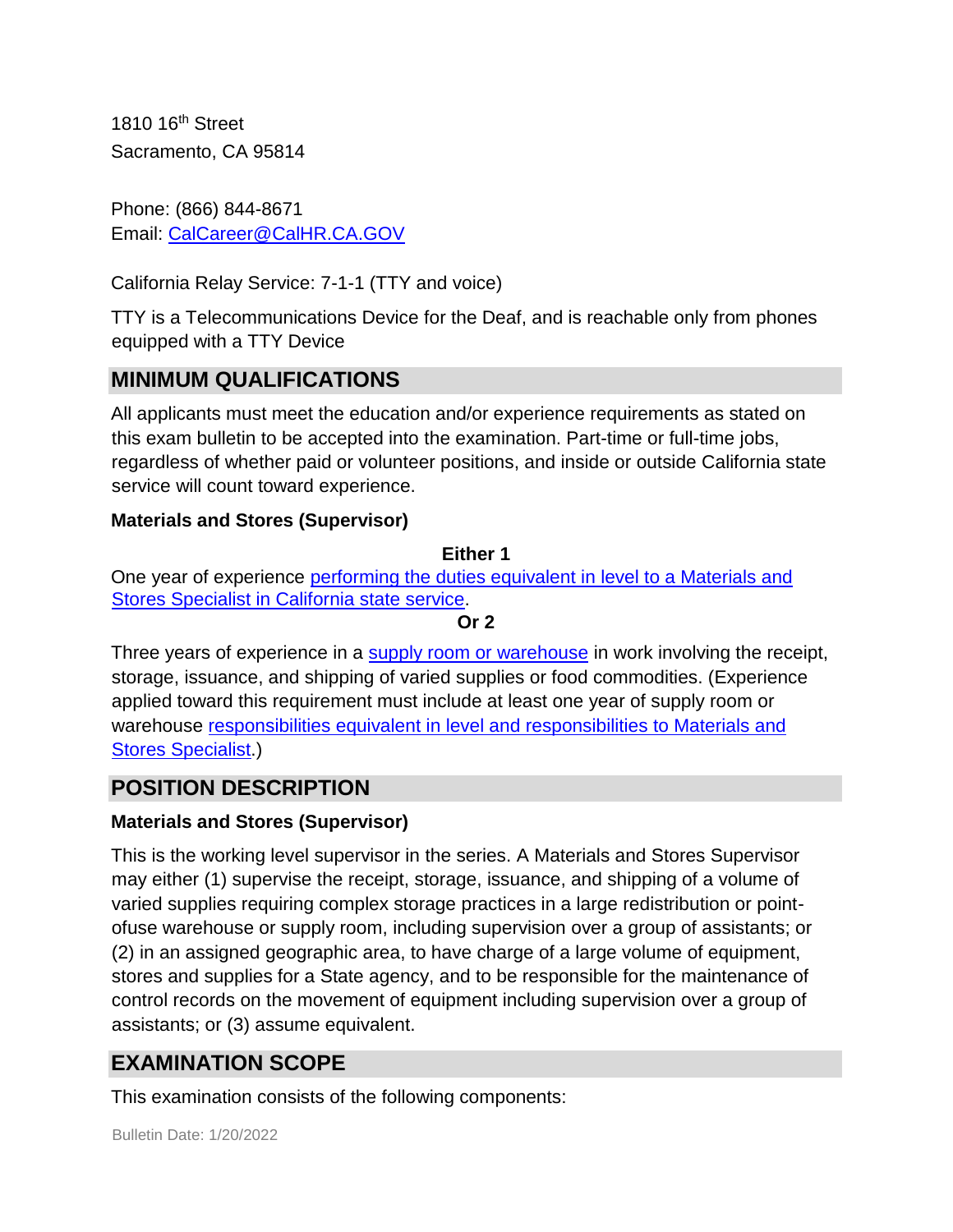#### **Training and Experience Evaluation –** Weighted 100% of the final score.

The examination will consists solely of a **Training and Experience Evaluation.** To obtain a position on the eligible list, a minimum score of 70% must be received. Applicants will receive their score upon completion of the Training and Experience Evaluation process.

In addition to evaluating applicants' relative knowledge, skills, and ability, as demonstrated by quality and breadth of education and/or experience, emphasis in each exam component will be measuring competitively, relative job demands, each applicant's:

#### **Knowledge and Abilities**

#### **[The Knowledge and Abilities of the Materials and Stores \(Supervisor\)](http://calhr.ca.gov/state-hr-professionals/pages/1506.aspx)  [classification](http://calhr.ca.gov/state-hr-professionals/pages/1506.aspx)**

**Knowledge of:** All of the above, operation of motorized material handling equipment; department's Affirmative Action Program objectives; a manager's role in the Affirmative Action Program and the processes available to meet affirmative action objectives.

**Ability to:** All of the above, and determine whether incoming supplies meet the standards set up in the Office of Procurement and agency specifications; supervise the work of a group of assistants; effectively contribute to the department's affirmative action objectives.

## **ELIGIBLE LIST INFORMATION**

A servicewide, open eligible list for the **Materials and Stores (Supervisor)** classification will be established for the State of California (all State of California departments, statewide).

The names of successful competitors will be merged onto the eligible list in order of final score regardless of exam date. Eligibility expires **twelve(12) months** after it is established. Applicants must then retake the examination to reestablish eligibility.

Veterans' Preference will be granted for this examination. In accordance with Government Codes 18973.1 and 18973.5, whenever any veteran, or widow or widower of a veteran achieves a passing score on an open examination, he or she shall be ranked in the top rank of the resulting eligible list.

Veterans status is verified by the California Department of Human Resources (CalHR). Information on this program and [the Veterans' Preference Application](https://www.jobs.ca.gov/CalHRPublic/Landing/Jobs/VeteransInformation.aspx) [\(](https://www.jobs.ca.gov/CalHRPublic/Landing/Jobs/VeteransInformation.aspx)Std. form 1093) is available online**.** Additional information on veteran benefits is available at the Department of Veterans Affairs.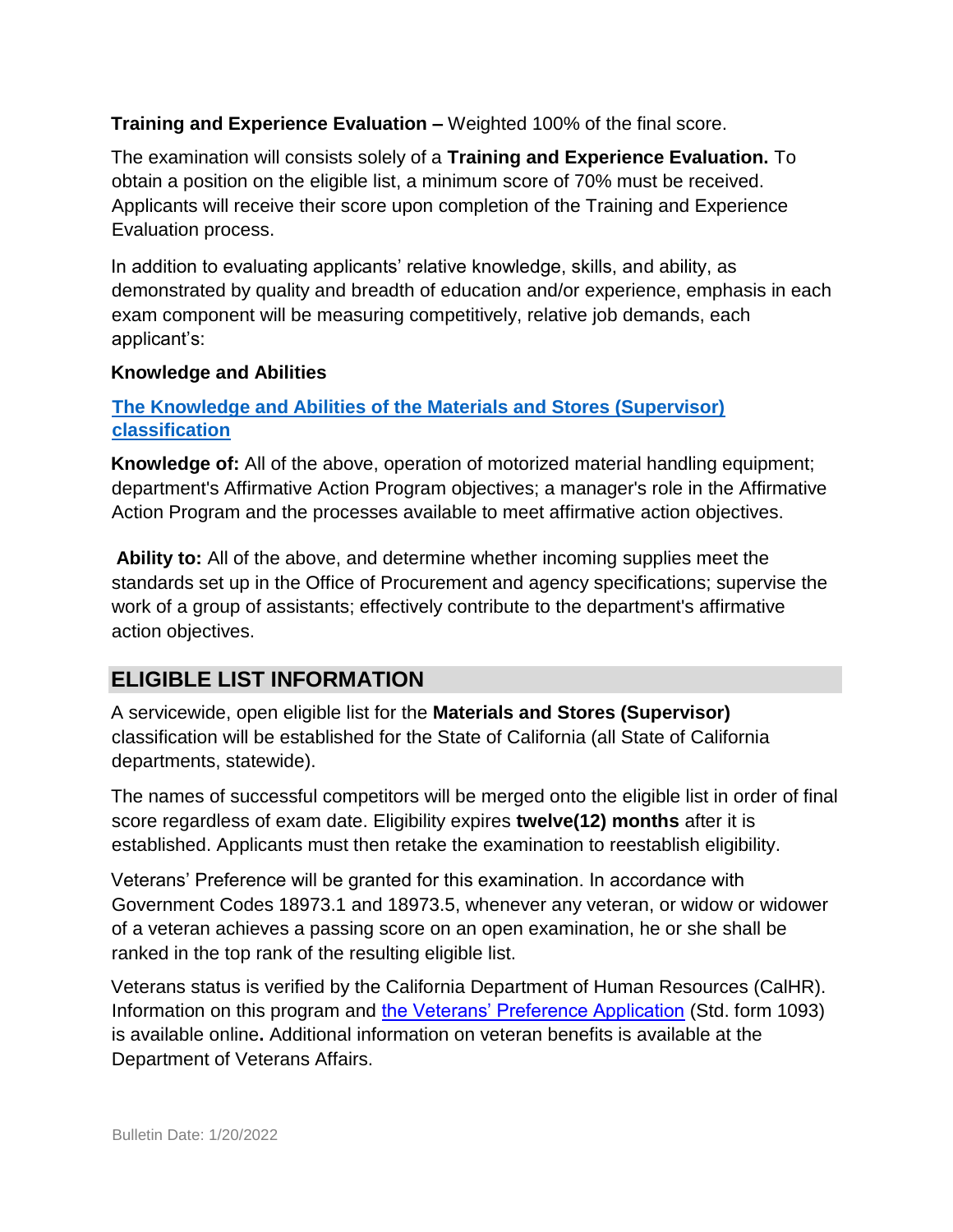Career Credits **will not** be added to the final score for this exam, because it does not meet the requirements to qualify for Career Credits.

### **EXAMINATION INFORMATION**

**[Preview of the Materials and Stores \(Supervisor\) Training and Experience](https://jobs.ca.gov/jobsgen/6PB04A.pdf) [Evaluation](https://jobs.ca.gov/jobsgen/6PB04A.pdf)**

#### **PREPARING FOR THE EXAMINATION**

Here is a list of suggested resources to have available prior to taking the exam.

**Employment History:** Employment dates, job titles, organization names and addresses, names of supervisors or persons who can verify your job responsibilities, and phone numbers of persons listed above.

**Education:** School names and addresses, degrees earned, dates attended, courses taken (verifiable on a transcript), persons or office who can verify education, and phone numbers of persons or offices listed above.

**Training:** Class titles, certifications received, names of persons who can verify your training, and phone numbers of persons listed above.

## **TAKING THE EXAMINATION**

**Tak[e](https://exams.spb.ca.gov/exams/mssup/index.cfm) [the Materials and Stores \(Supervisor\) examination here](https://exams.spb.ca.gov/exams/mssup/index.cfm)**

## **TESTING DEPARTMENTS**

State of California (all State of California departments)

## **CONTACT INFORMATION**

California Department of Human Resources CalCareer Service Center 1810 16th Street Sacramento, CA 95814 Phone: (866) 844-8671 Email: CalCareer@CalHR.CA.GOV

California Relay Service: 7-1-1 (TTY and voice)

TTY is a Telecommunications Device for the Deaf, and is reachable only from phones equipped with a TTY Device.

## **EQUAL OPPORTUNITY EMPLOYER**

The State of California is an equal opportunity employer to all, regardless of age, ancestry, color, disability (mental and physical), exercising the right of family care and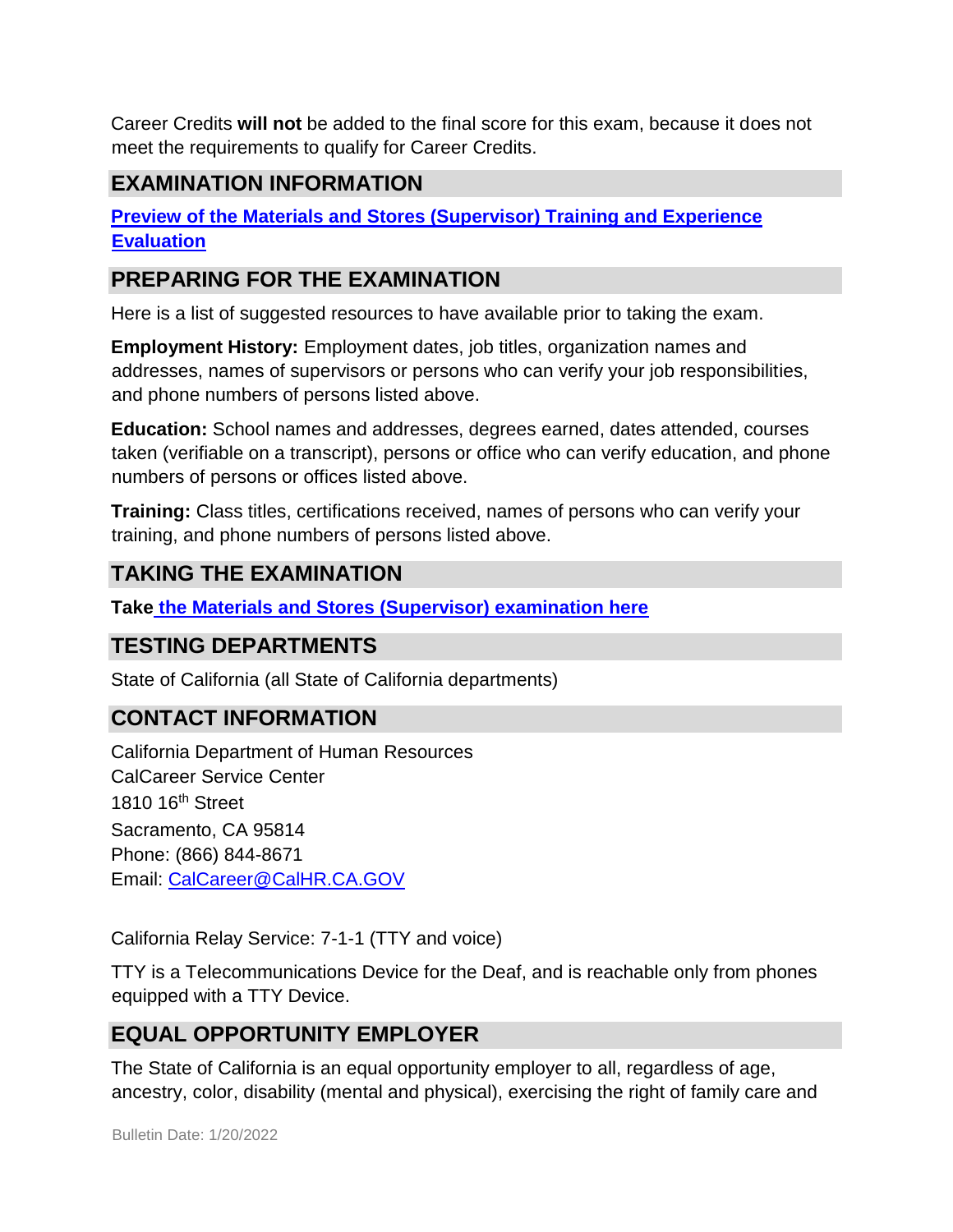medical leave, gender, gender expression, gender identity, genetic information, marital status, medical condition, military or veteran status, national origin, political affiliation, race, religious creed, sex (includes pregnancy, childbirth, breastfeeding, and related medical conditions), and sexual orientation.

## **DRUG-FREE STATEMENT**

It is an objective of the State of California to achieve a drug-free State work place. Any applicant for State employment will be expected to behave in accordance with this objective, because the use of illegal drugs is inconsistent with the law of the State, the rules governing civil service, and the special trust placed in public servants.

## **GENERAL INFORMATION**

Examination and/or Employment Application (STD 678) forms are available at the California Department of Human Resources, local offices of the Employment Development Department, and through your **[CalCareer Account.](http://www.jobs.ca.gov/)**

If you meet the requirements stated on this examination bulletin, you may take this examination, which is competitive. Possession of the entrance requirements does not assure a place on the eligible list. Your performance in the examination described in this bulletin will be rated against a predetermined job-related rating, and all applicants who pass will be ranked according to their score.

The California Department of Human Resources (CalHR) reserves the right to revise the examination plan to better meet the needs of the service, if the circumstances under which this examination was planned change. Such revision will be in accordance with civil service laws and rules and all applicants will be notified.

General Qualifications: Applicants must possess essential personal qualifications including integrity, initiative, dependability, good judgement, the ability to work cooperatively with others, and a state of health consistent with the ability to perform the assigned duties of the class. A medical examination may be required. In open examinations, investigation may be made of employment records and personal history and fingerprinting may be required.

Eligible Lists: Eligible lists established by competitive examination, regardless of date, must be used in the following order: 1) sub-divisional promotional, 2) departmental promotional, 3) multi-departmental promotional, 4) servicewide promotional, 5) departmental open, 6) open. When there are two lists of the same kind, the older must be used first. Eligible lists will expire in one to four years unless otherwise stated on the bulletin.

Bulletin Date: 1/20/2022 High School Equivalence: Equivalence to completion of the  $12<sup>th</sup>$  grade may be demonstrated in any one of the following ways: 1) passing the General Education Development (GED) Test; 2) completion of 12 semester units of college-level work; 3) certification form the State Department of Education, a local school board, or high